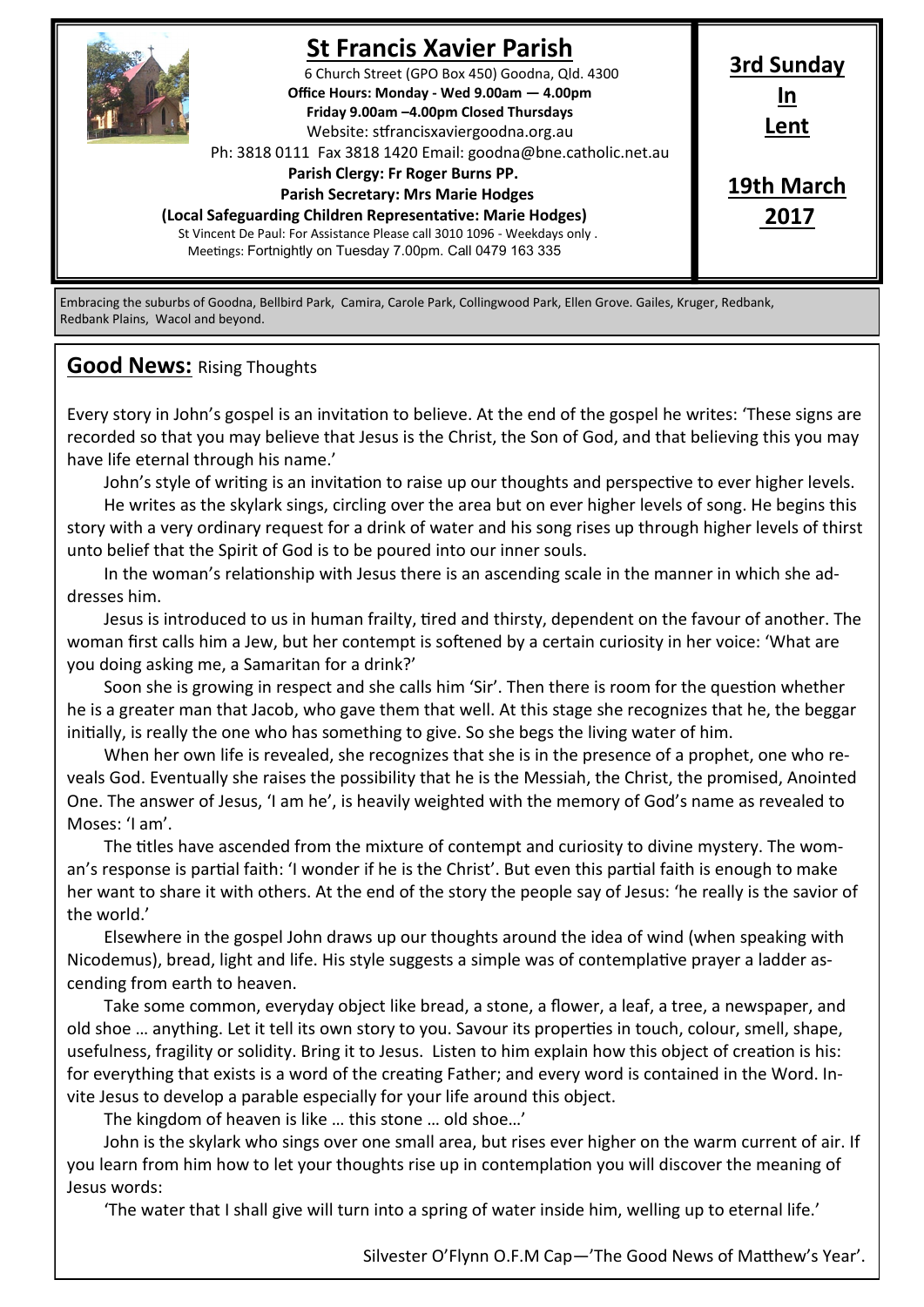### **Fr Roger is away on a Pilgrimage until the end of the month.**

## **Fr Leo Burke will be covering the Weekend Masses.**

**THE SEASON OF LENT** is the most appropriate time for celebrating the **SACRAMENT OF PENANCE.**

Already on Ash Wednesday the people of God has heard the solemn invitation, *Turn away from sin and believe the good news.* It is therefore fitting to have several penitential celebrations during Lent, so that all the faithful may have the opportunity to be reconciled with God and their neighbour and so be able to celebrate the paschal mystery in the Easter Triduum with renewed hearts.

The Sacrament of Penance is better celebrated *before* rather than during the Easter Triduum. **Here in the Parish,** each Saturday from 5.00pm—5.30pm the Sacrament of Penance is offered in the Church. We will be using the revised rite of the Sacrament and laminated sheets giving the order of the Sacrament of Penance will be available.

In Holy Week on Wednesday 12th April, there will be a Communal Second Rite of the Sacrament of Penance in the Church.

**Teams: for Married Spirituality** Teams is a lay movement within the Catholic Church that offers couples a chance to discover the Lord's presence in their marriage and to live in Christian fellowship with other couples as a way of giving thanks to God and bearing witness to Him in the world. The goal of the movement is to help couples live their lives with more strength, light and hope.

For more information there are pamphlets on the trolley and on the tables with the Newsletters

**Safeguarding Children and Vulnerable Adults Workshop.** If you attended the Workshop held in the Parish Centre, then you will be able to collect an attendance Certificate from the sacristy.

**St Edmunds Old Boys Bowls Day** Sunday 2nd April 2017—United Sports Club, Joyce Street East Ipswich 8-30am for a 9-00am start. Cost is \$10 per player.

To register to play please call Andrew McGrath on 0438 164 452 or 3389 6858.

**Billings LIFE Leaders in Fertility Education** We can help you achieve or avoid pregnancy naturally 50 years of Medically Proven Fertility Care with optimum results.

Ring for a friendly chat, we CAN help you.

Ring 1800 335 860 or email: enquiries@thebillingsovulationmethod.org Website www.billings.life Click on online shop for books, resources, educational materials, brochures, and ebooks – many available as free downloads.

**Chrism Mass–** Archbishop Mark Coleridge invites you to the Annual Chrism Mass to be held in the Cathedral of St Stephen on Thursday 6 April2017 commencing at 7-00pm. This is a celebration for the entire Archdiocese and all are welcome.

**Funeral Notice** for Peter Hodgkinson (brother of Paul Hodgkinson) will be held on Wednesday 22nd March at St Kevin's Catholic Church, Geebung at 11.30am.

**Humour:** One winter morning, an employee explained why he had shown up for work 45 minutes late. "It was so slippery out there that for every step I took ahead, I slipped back two."

The boss eyed him suspiciously. "Oh Yeah? Then how did you ever get here?"

"I finally gave up, he said, "and started for home".



 **Evangelization is…being A friendly welcoming Community.**

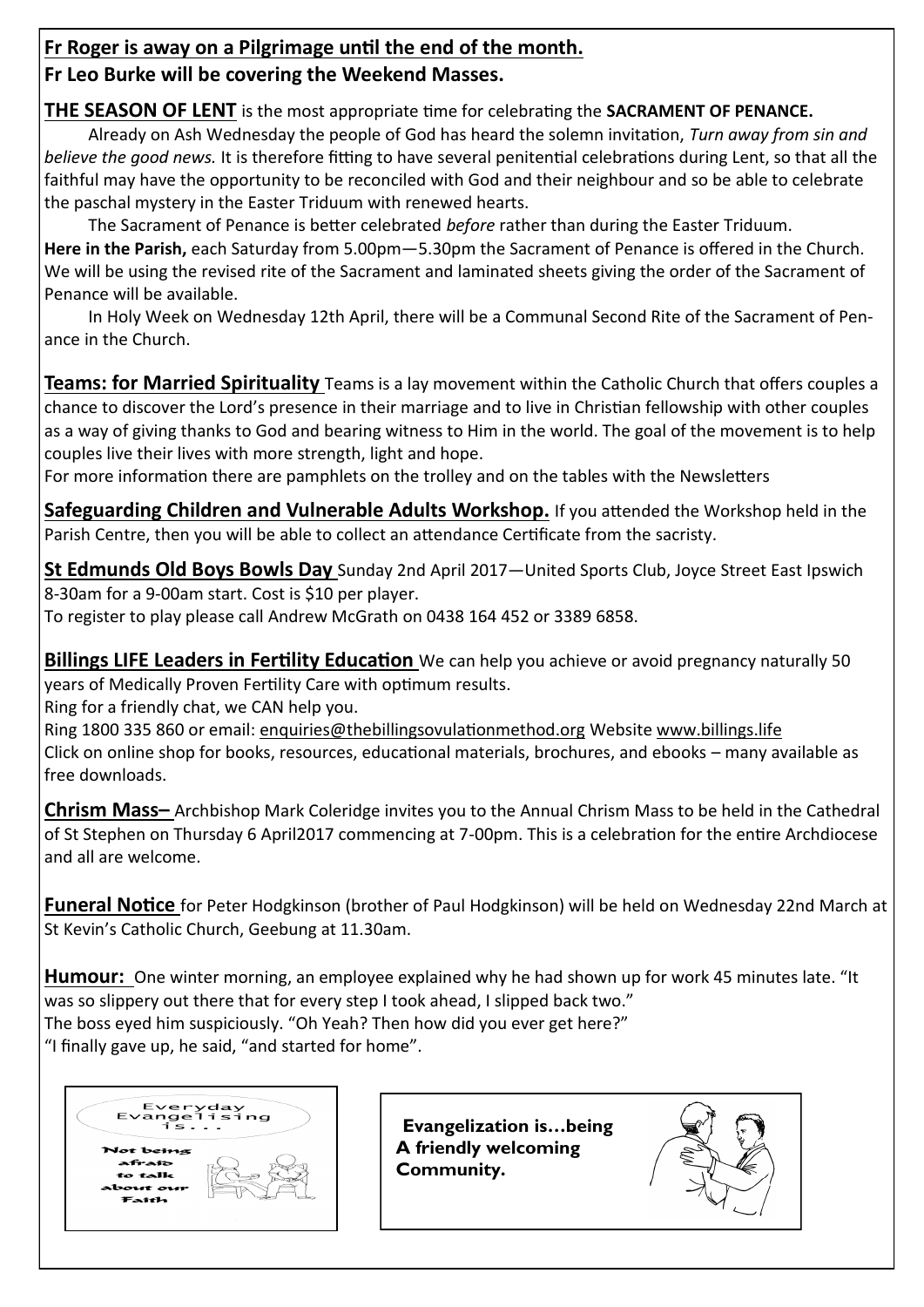



speaking of gratitude, generosity, responsibility and increase

*Each one of you has received a special grace, so, like good stewards responsible for all these varied graces of God, put it out at the service of others." (1 Peter 4:10)* 

### **March 19th 2017 - 3rd Sunday of Lent**

*"Everyone who drinks this water will be thirsty again." John 4:13*  Jesus reminds us that material things, even something as basic as water, can never satisfy us for long. When we build our lives around material possessions we always want more. True Joy and Peace only comes when we follow Jesus; when we become more "God-centered" and less "self-centered". *(Accessed* 

*from http://archstl.org/stewardship/page/bulletin-inserts)*

# **The Call – The Call of Stewardship**

Following Jesus is the work of a lifetime. At every step forward, one is challenged to go further in accepting and loving God's will. Being a disciple is not just something else to do . . . it is a total way of life and requires continuing conversion. – *A Disciple's Response. A Pastoral Letter on Stewardship*

*As Vatican II remarks, all Christians are "bound to show forth, by the example of their lives and by the witness of their speech," that new life of faith which begins in baptism and is strengthened by the power of the Holy Spirit in confirmation." (Ad Gentes, 11)*

There is a woman I know who I see receiving communion at Mass every week. She positively glows! I didn't know who she was, so I asked a fellow parishioner about her. While she has all the 'attributes' of our lives – a family, a job, a mortgage – my fellow parishioner told me she has stripped her life of all unnecessary encumbrances.

Though prosperous, she doesn't work to get rich, she works to make a living and because she has found a job she likes. Though involved in our parish and the community, she doesn't do it for public acclaim, but because she cares about helping others. Though she is a boss at work, a parent and spouse at home, an elder sister in her family, her direction of those for whom she has responsibility is merely to share wisdom, provide guidance, and support others.

She has found happiness in the ultimate paradoxes: that totally giving over control of one's life to God is the truest liberation, that giving up your life brings eternal life!

#### **Questions:**

How is stewardship a part of being a disciple?

What does it mean to you to be a steward of the Church?

Do you see your baptism as creating a responsibility to follow Jesus?

Stewardship means I am not in control. It means the gifts I take for granted will not always be mine. It means that when it comes down to the basic gifts of life, love, faith, and relationships, what I possess and who I am makes little or no difference. *Archbishop Thomas Murphy*.